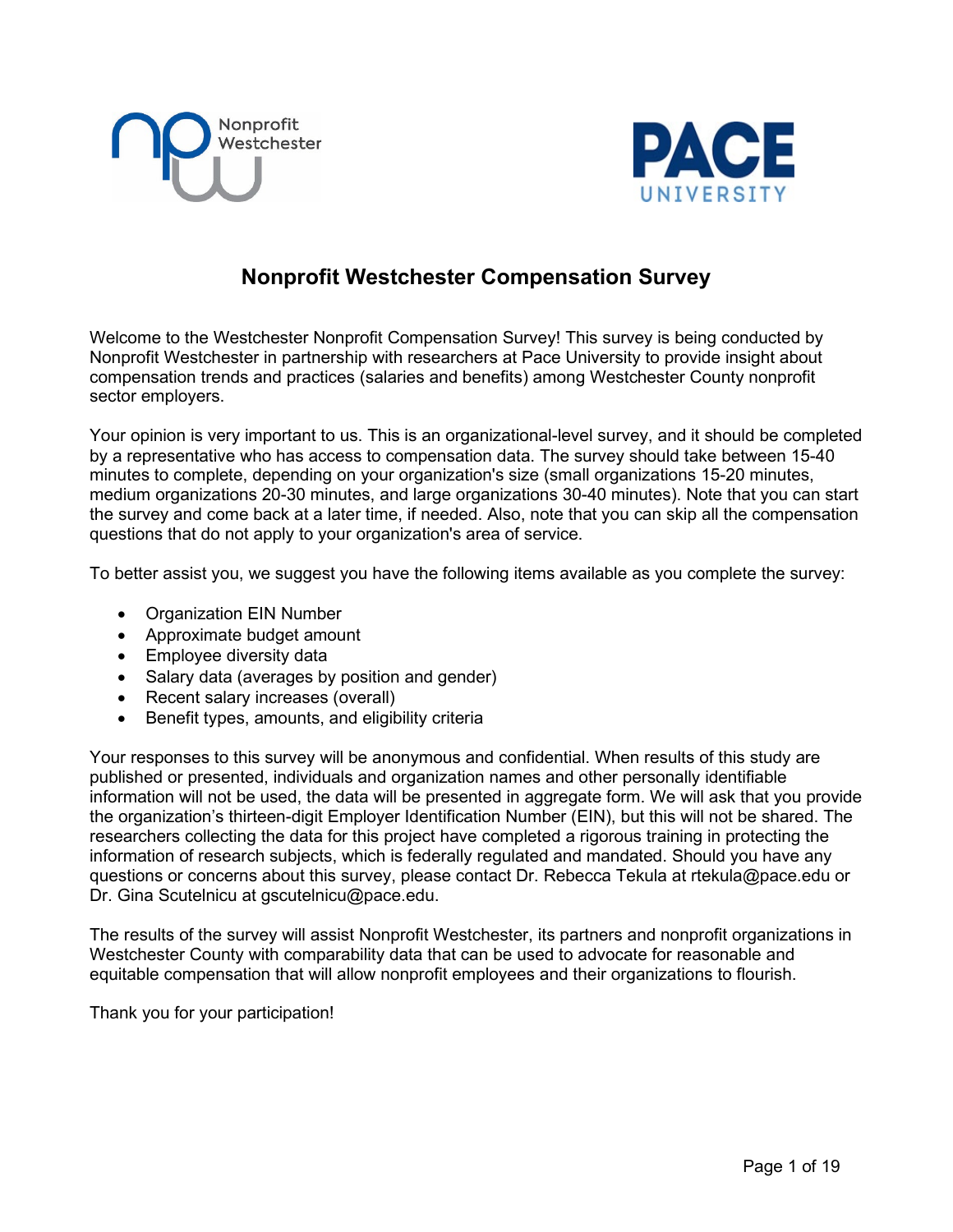- Q1. Select your organization's primary service area:
	- Animal Rights
	- □ Arts and Culture
	- □ Child Care/Child Development
	- □ Child Welfare/Juvenile Justice
	- □ Civil Rights, Social Justice, Advocacy
	- **Community Center**
	- Criminal Justice
	- □ Disabilities (Developmental/Intellectual)
	- Disabilities (Physical)
	- Domestic Violence
	- □ Economic/Community Development
	- □ Education (Primary/Secondary School)
	- □ Education (Higher Education)
	- □ Employment/Workforce Training
	- Environment
	- □ Grantmaker Foundation, United Way, Federation, etc.
	- □ Housing (Shelter, Transitional & Permanent)
	- □ Health (Physical Health)
	- $\Box$  Health (Mental Health)
	- □ Human/Social Services
	- □ Hunger/Food Insecurity
	- □ Immigration/Refugee Assistance
	- □ International, Foreign Affairs
	- D LGBTQ
	- D Library
	- □ Management Support/Planning
	- □ Recreation/Sports
	- □ Religious/Faith-based/Spiritual Health
	- Veterans
	- Youth Development
	- Other. Specify \_\_\_\_\_\_\_\_\_\_\_\_\_\_\_\_\_\_\_\_\_\_\_\_\_\_\_\_\_\_\_\_\_\_\_\_\_\_\_\_\_\_\_\_\_\_\_\_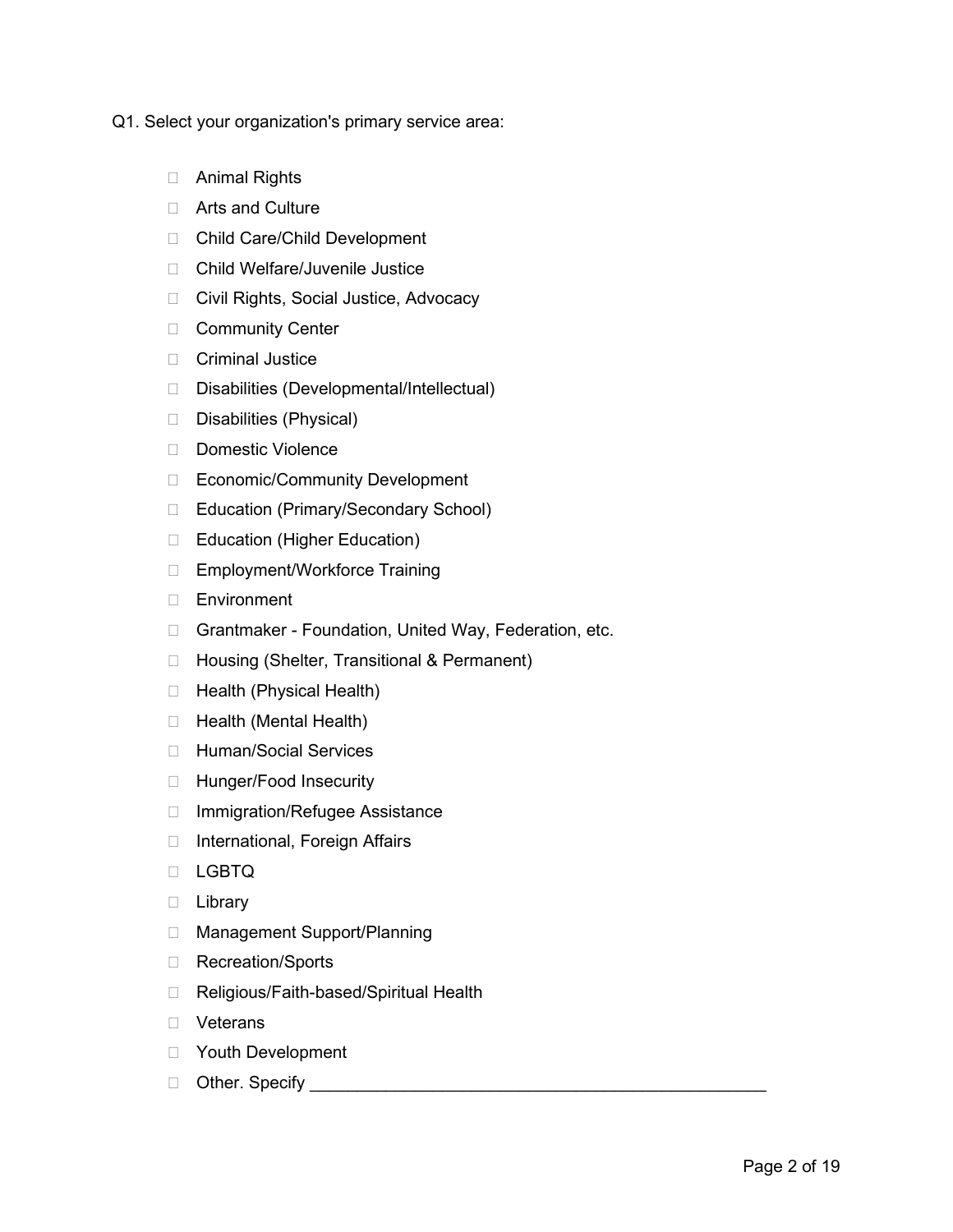Q2. Please provide your organization EIN code. This information will be kept confidential by Pace University researchers and will be used solely for data tracking purposes and to avoid duplicate responses.

 $\_$  , and the set of the set of the set of the set of the set of the set of the set of the set of the set of the set of the set of the set of the set of the set of the set of the set of the set of the set of the set of th

Q3. Where is your organization's headquarters?

Q4. Where do you operate within Westchester?

Q5. How many years has your organization been in operation? \_\_\_\_\_\_\_\_\_\_\_\_\_\_\_\_\_\_\_\_

Q6. What is your current annual budget in gross revenues? Give an approximation.

 $\overline{\phantom{a}}$  ,  $\overline{\phantom{a}}$  ,  $\overline{\phantom{a}}$  ,  $\overline{\phantom{a}}$  ,  $\overline{\phantom{a}}$  ,  $\overline{\phantom{a}}$  ,  $\overline{\phantom{a}}$  ,  $\overline{\phantom{a}}$  ,  $\overline{\phantom{a}}$  ,  $\overline{\phantom{a}}$  ,  $\overline{\phantom{a}}$  ,  $\overline{\phantom{a}}$  ,  $\overline{\phantom{a}}$  ,  $\overline{\phantom{a}}$  ,  $\overline{\phantom{a}}$  ,  $\overline{\phantom{a}}$ 

\_\_\_\_\_\_\_\_\_\_\_\_\_\_\_\_\_\_\_\_\_\_\_\_\_\_\_\_\_\_\_\_\_\_\_\_\_\_\_\_\_\_\_\_\_\_\_\_\_\_\_\_\_\_\_\_\_\_\_\_\_\_\_\_

Q7. How many employees does your organization employ?

| <b>Type of Employees</b>                       | <b>Number of Employees</b> |
|------------------------------------------------|----------------------------|
| Full-time salaried (35+ hours a week)          |                            |
| Part-time salaried (less than 34 hours a week) |                            |
| Per diem workers                               |                            |
| Hourly, not salaried                           |                            |
| <b>Volunteers</b>                              |                            |
| Total                                          |                            |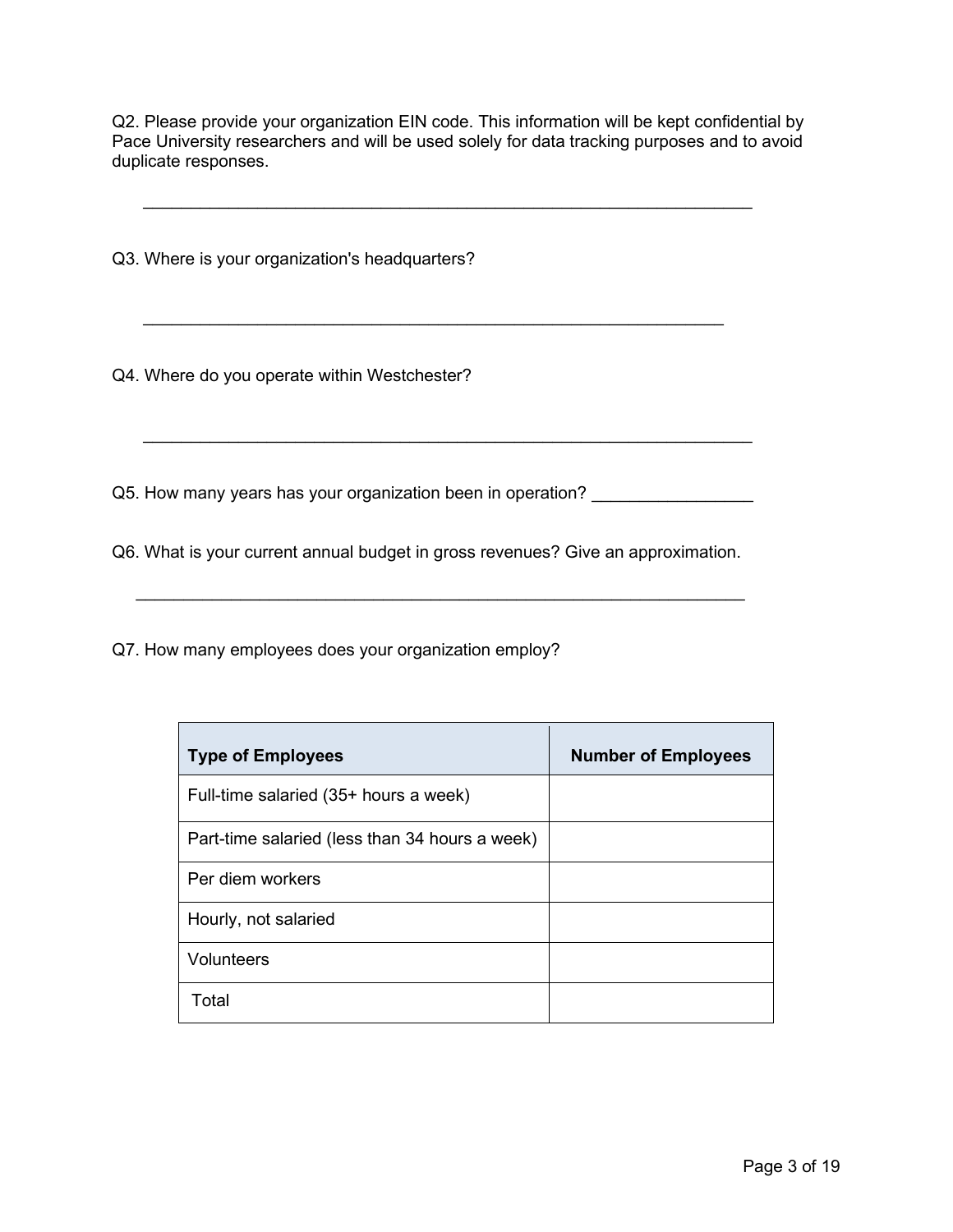Q8. How many board members does your nonprofit organization have?

Q9. Employment composition. Indicate the following characteristics for Executives and Nonexecutives in your organization:

 $\_$  , and the set of the set of the set of the set of the set of the set of the set of the set of the set of the set of the set of the set of the set of the set of the set of the set of the set of the set of the set of th

|                                       | <b>Executives</b> | <b>Non-Executives</b> | <b>Total</b> |
|---------------------------------------|-------------------|-----------------------|--------------|
| Number of males                       |                   |                       |              |
| Number of females                     |                   |                       |              |
| Number of racial/ethnic<br>minorities |                   |                       |              |

Q10. What external sources do you use to benchmark your salaries?

- $\Box$  Use of national, state or local salary surveys
- $\Box$  Review of the 990 forms of other organizations
- $\Box$  Discussions with other organizations
- □ Other. Specify **and the set of the set of the set of the set of the set of the set of the set of the set of the set of the set of the set of the set of the set of the set of the set of the set of the set of the set of t**
- $\Box$  We don't use external information

Q11. *Salaries*. This section will ask you to report average salary data based on position level. For part-time employees report annualized compensation.

Q12. *Compensation of Executives.* Indicate the annual salary for the following members of the senior leadership team and most senior officers in a function, or reporting directly to the CEO/ED. If your organization doesn't have these exact titles, approximate to the best of your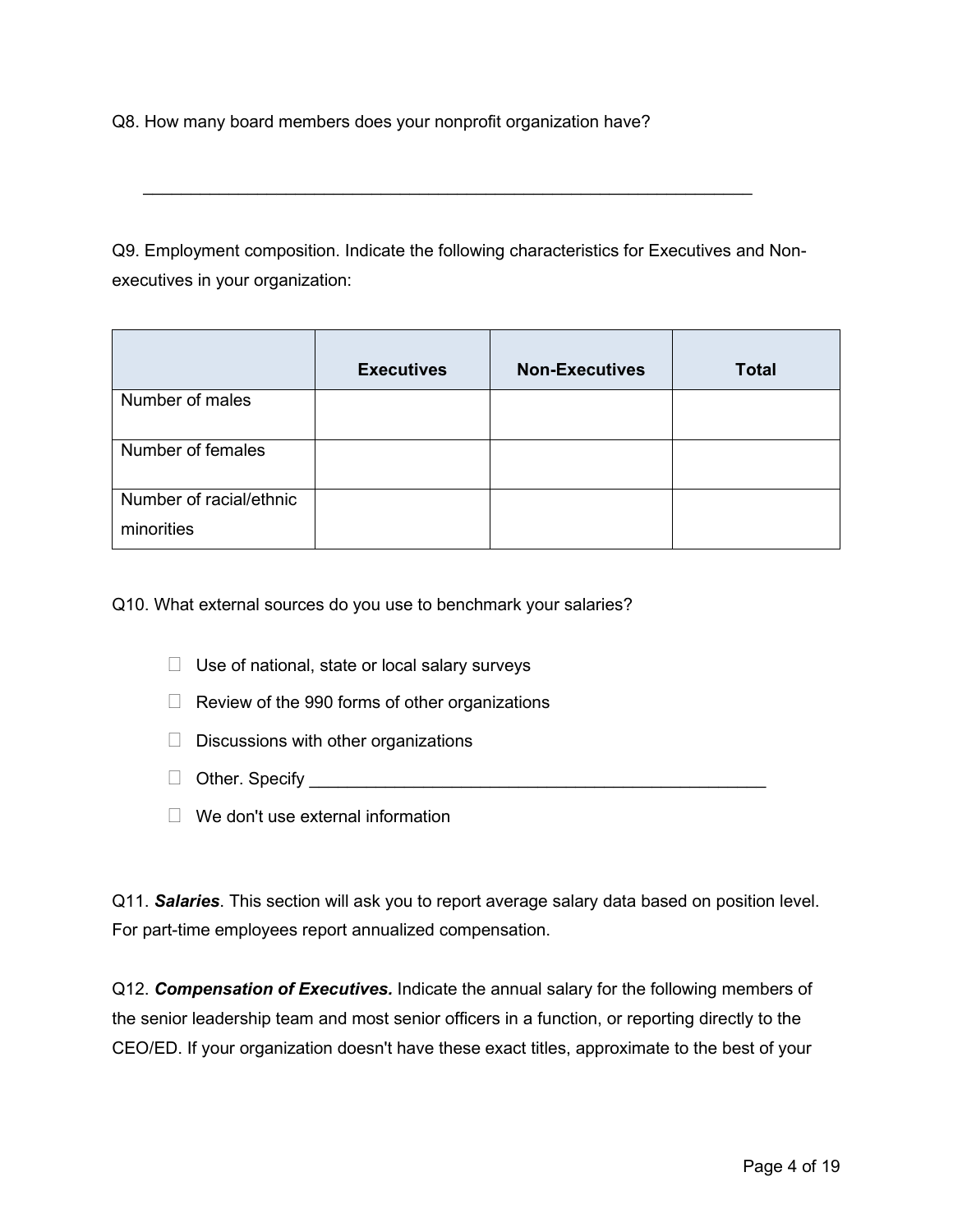ability.

| <b>Position</b>                          | <b>Average Salary Men</b> | <b>Average Salary Women</b> |
|------------------------------------------|---------------------------|-----------------------------|
|                                          |                           |                             |
| <b>Chief Executive Officer/Executive</b> |                           |                             |
| <b>Director</b>                          |                           |                             |
| <b>Executive Vice President</b>          |                           |                             |
| <b>Deputy Executive Director</b>         |                           |                             |
| <b>Chief Operating Officer</b>           |                           |                             |
| <b>Chief Financial Officer</b>           |                           |                             |
| <b>Chief Human Resources Officer</b>     |                           |                             |
| <b>Chief Program Officer</b>             |                           |                             |
| Chief Development Officer/               |                           |                             |
| <b>Development Director</b>              |                           |                             |
| <b>Public Relations Director</b>         |                           |                             |
| <b>Facilities Director</b>               |                           |                             |
| Information Technology Director          |                           |                             |
| Other. Specify                           |                           |                             |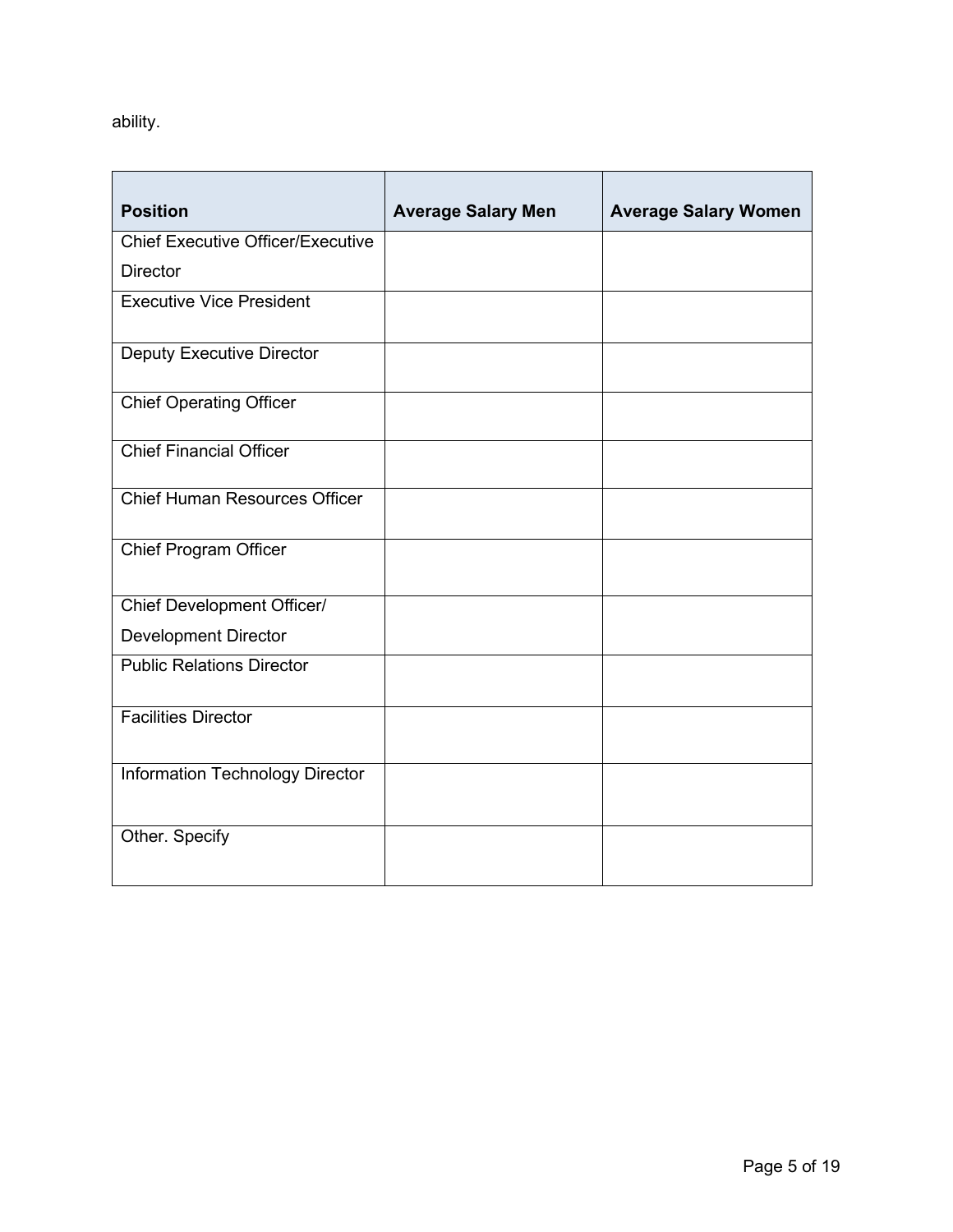Q13. Specify the annual average salary for the following Finance non-executive positions (as applicable). If your organization doesn't have these exact titles, approximate to the best of your ability.

| <b>Position</b>                      | <b>Average Salary Men</b> | <b>Average Salary Women</b> |
|--------------------------------------|---------------------------|-----------------------------|
| <b>Accounting Manager/Supervisor</b> |                           |                             |
| <b>Financial Manager</b>             |                           |                             |
| Sr. Accountant                       |                           |                             |
| Jr. Accountant                       |                           |                             |
| <b>Financial Analyst</b>             |                           |                             |
| Bookkeeper                           |                           |                             |
| Other. Specify                       |                           |                             |

Q14. Specify the annual average salary for the following Human Resources non-executive positions (as applicable). If your organization doesn't have these exact titles, approximate to the best of your ability.

| <b>Position</b>                          | <b>Average Salary Men</b> | <b>Average Salary Women</b> |
|------------------------------------------|---------------------------|-----------------------------|
| Human Resources Manager or<br>Supervisor |                           |                             |
| <b>Compensation and Benefits Manager</b> |                           |                             |
| <b>Labor Relations Manager</b>           |                           |                             |
| <b>HR Specialist</b>                     |                           |                             |
| <b>HR Analyst</b>                        |                           |                             |
| Other. Specify                           |                           |                             |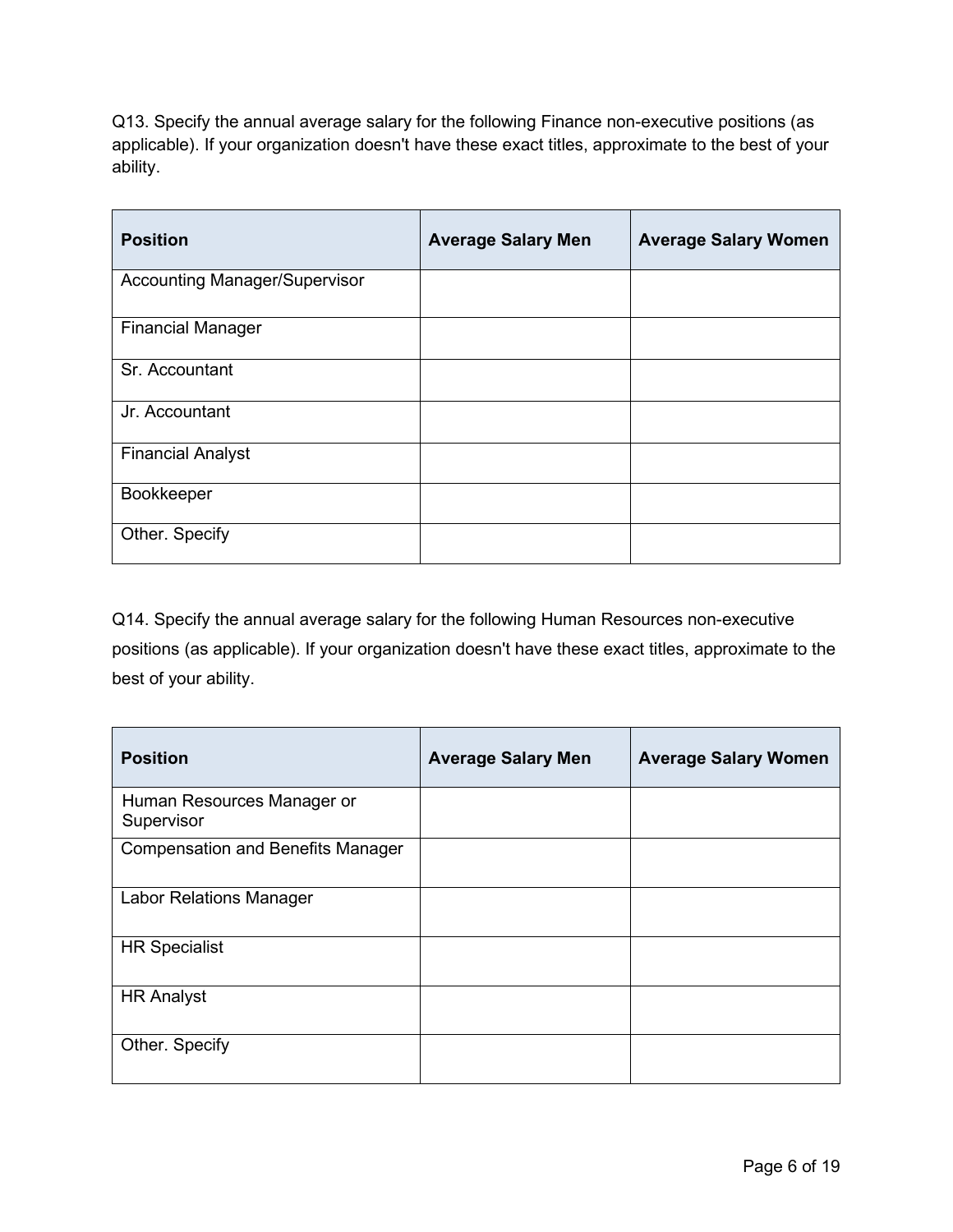Q15. Specify the annual average salary for the following Administrative/General Office nonexecutive positions (as applicable). If your organization doesn't have these exact titles, approximate to the best of your ability.

| <b>Position</b>                 | <b>Average Salary Men</b> | <b>Average Salary Women</b> |
|---------------------------------|---------------------------|-----------------------------|
| <b>Office Manager</b>           |                           |                             |
| Project Manager                 |                           |                             |
| <b>Executive Assistant</b>      |                           |                             |
| <b>Administrative Assistant</b> |                           |                             |
| Receptionist                    |                           |                             |
| Other. Specify                  |                           |                             |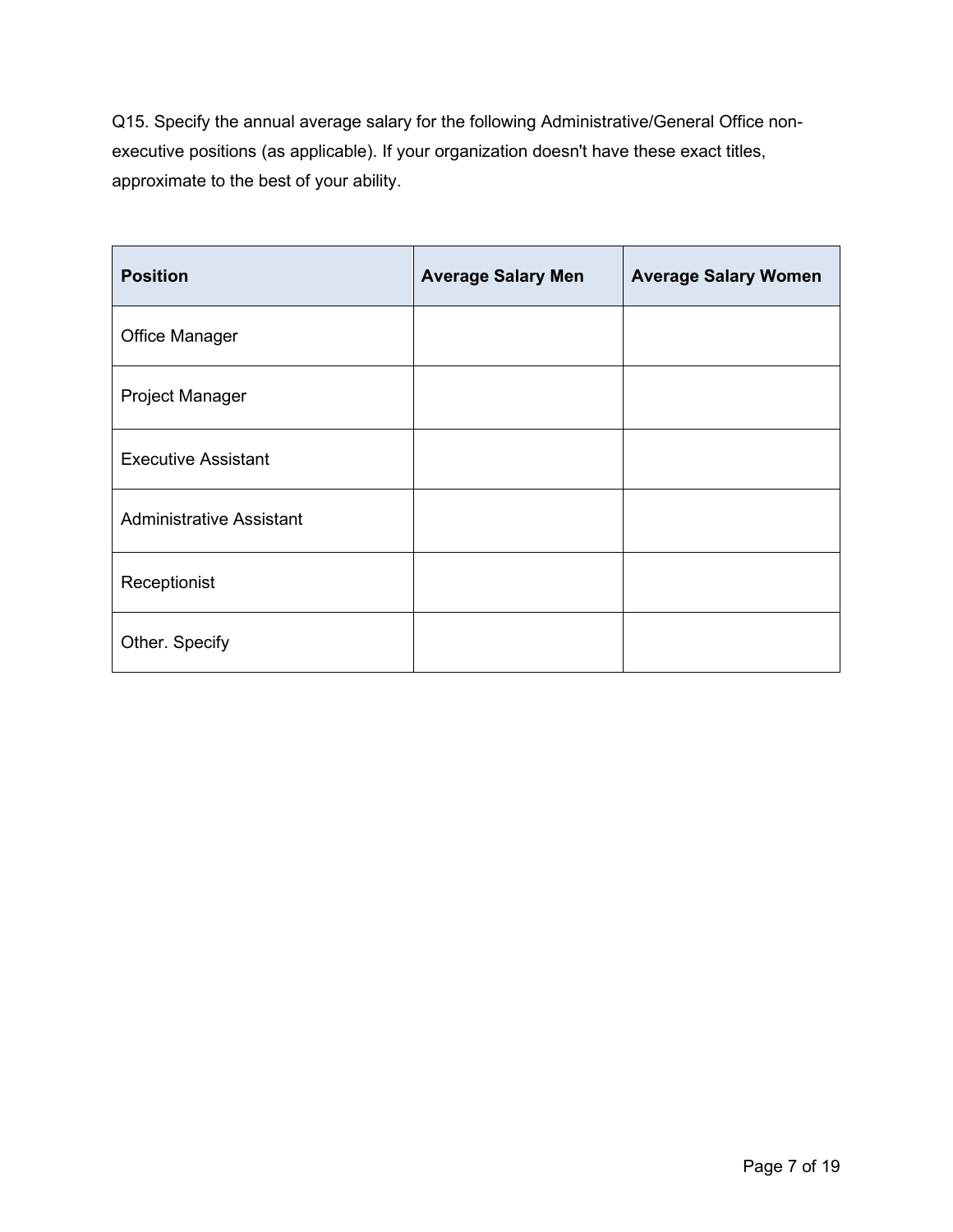Q16. Specify the annual average salary for the following Fundraising/Development nonexecutive positions (as applicable). If your organization doesn't have these exact titles, approximate to the best of your ability.

| <b>Position</b>                   | <b>Average Salary Men</b> | <b>Average Salary Women</b> |
|-----------------------------------|---------------------------|-----------------------------|
| Assistant Director of Development |                           |                             |
| Development Manager               |                           |                             |
| Major Gifts Officer               |                           |                             |
| <b>Grant Writer/Administrator</b> |                           |                             |
| Director of Community Outreach    |                           |                             |
| <b>Events Manager</b>             |                           |                             |
| Volunteer Manager                 |                           |                             |
| <b>Volunteer Coordinator</b>      |                           |                             |
| <b>Development Associate</b>      |                           |                             |
| <b>Development Assistant</b>      |                           |                             |
| Other. Specify                    |                           |                             |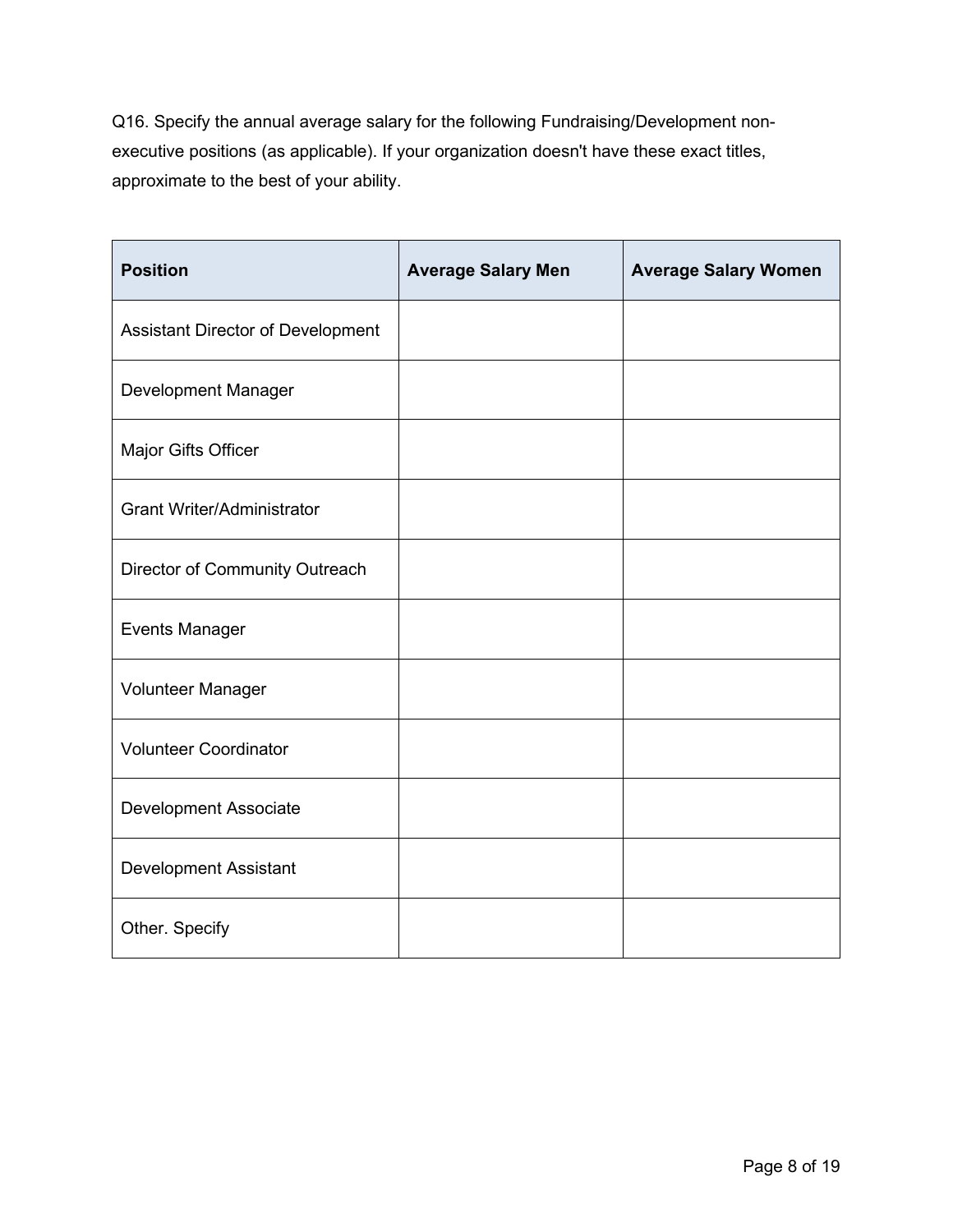Q17. Specify the annual average salary for the following Communications/Marketing/Public Relations non-executive positions (as applicable). If your organization doesn't have these exact titles, approximate to the best of your ability.

| <b>Position</b>                          | <b>Average Salary Men</b> | <b>Average Salary Women</b> |
|------------------------------------------|---------------------------|-----------------------------|
| Assistant Director of Marketing/PR       |                           |                             |
| Marketing/PR Manager                     |                           |                             |
| Director of Outreach and<br>Partnerships |                           |                             |
| Coordinator of Marketing/PR              |                           |                             |
| Social Media Coordinator                 |                           |                             |
| Other. Specify                           |                           |                             |

Q18. Specify the annual average salary for the following Technology non-executive positions (as applicable). If your organization doesn't have these exact titles, approximate to the best of your ability.

| <b>Position</b>                | <b>Average Salary Men</b> | <b>Average Salary Women</b> |
|--------------------------------|---------------------------|-----------------------------|
| <b>Systems Administrator</b>   |                           |                             |
| Database Manager/Administrator |                           |                             |
| Web Developer/Administrator    |                           |                             |
| <b>Helpdesk Assistant</b>      |                           |                             |
| Other. Specify                 |                           |                             |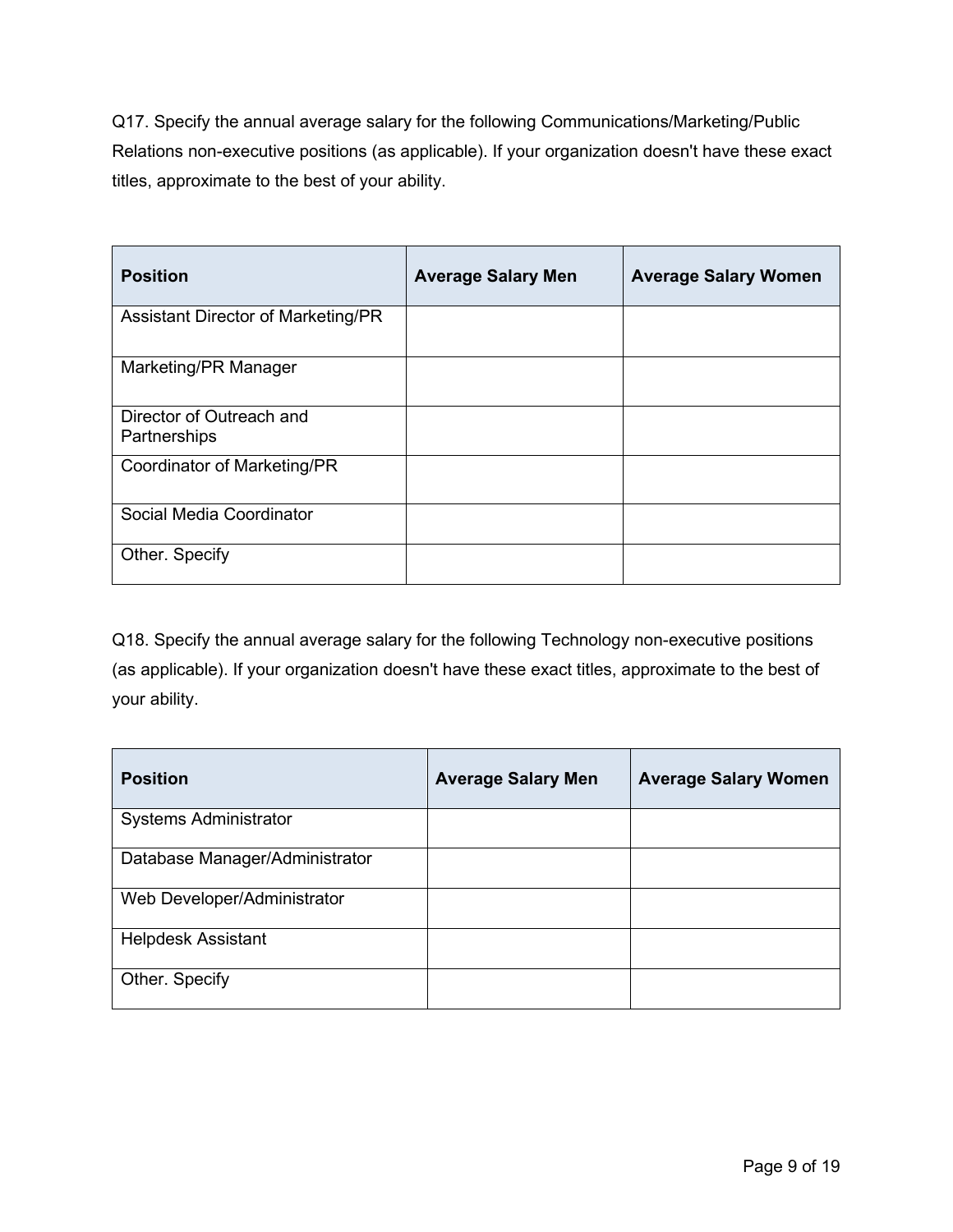Q19. Specify the annual average salary for the following Program Administration non-executive positions. If your organization doesn't have these exact titles, approximate to the best of your ability.

| <b>Position</b>              | <b>Average Salary Men</b> | <b>Average Salary Women</b> |
|------------------------------|---------------------------|-----------------------------|
| <b>Program Director</b>      |                           |                             |
| Program Manager              |                           |                             |
| Program Assistant/Associate  |                           |                             |
| <b>Project Manager</b>       |                           |                             |
| <b>Volunteer Manager</b>     |                           |                             |
| <b>Volunteer Coordinator</b> |                           |                             |
| Other. Specify               |                           |                             |

Q20. Specify the annual average salary for the following Health Program non-executive positions. If your organization doesn't have these exact titles, approximate to the best of your ability.

| <b>Position</b>                | <b>Average Salary Men</b> | <b>Average Salary Women</b> |
|--------------------------------|---------------------------|-----------------------------|
| <b>Clinical Director</b>       |                           |                             |
| <b>Speech Pathologist</b>      |                           |                             |
| <b>Physical Therapist</b>      |                           |                             |
| <b>Occupational Therapists</b> |                           |                             |
| <b>Registered Nurse</b>        |                           |                             |
| <b>Nurse Practitioner</b>      |                           |                             |
| <b>Medical Records Clerk</b>   |                           |                             |
| Other. Specify                 |                           |                             |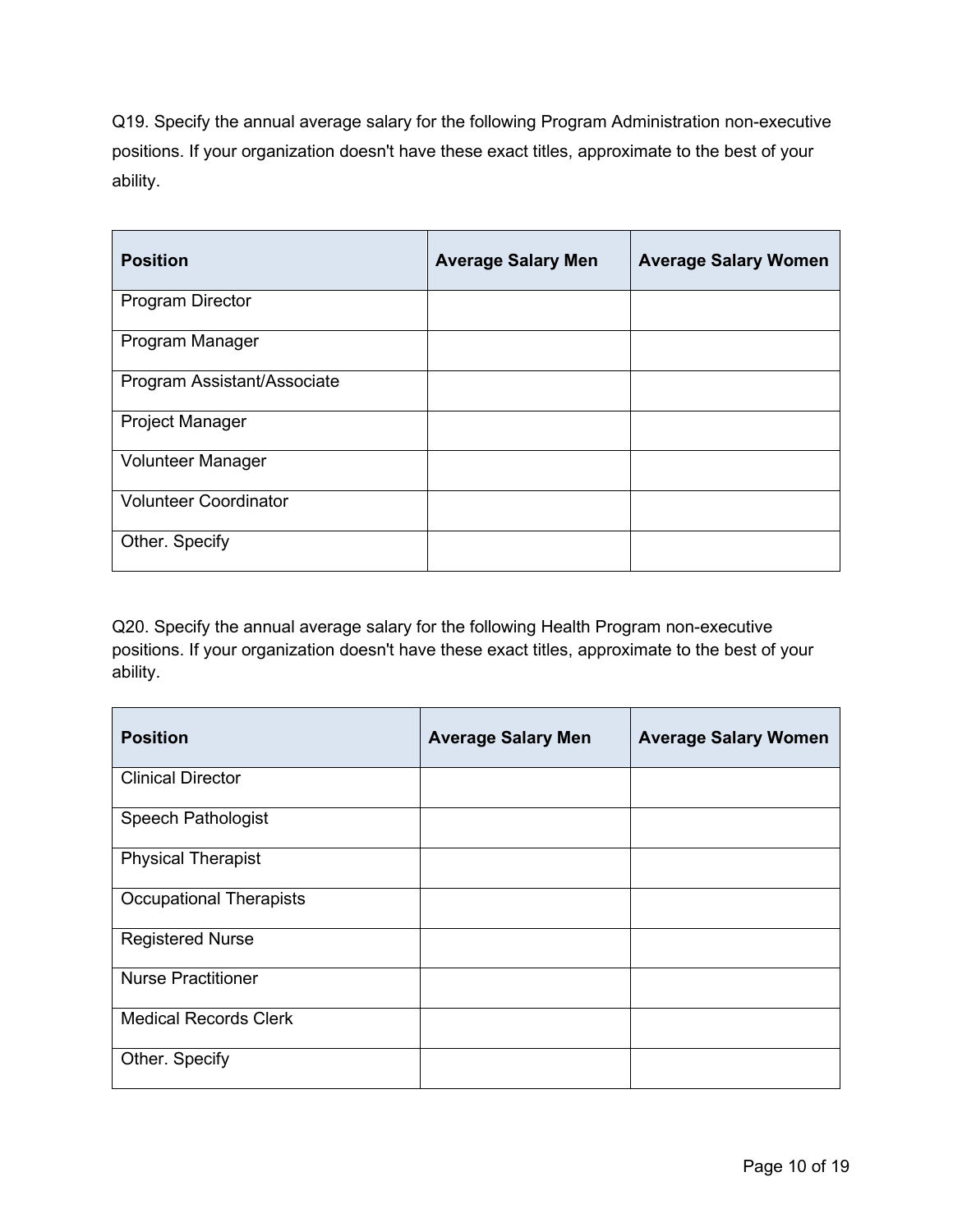Q21. Specify the annual average salary for the following Mental Health Program non-executive positions. If your organization doesn't have these exact titles, approximate to the best of your ability.

| <b>Position</b>                   | <b>Average Salary Men</b> | <b>Average Salary Women</b> |
|-----------------------------------|---------------------------|-----------------------------|
| Psychiatrist                      |                           |                             |
| Counselor                         |                           |                             |
| <b>Outreach/Prevention Worker</b> |                           |                             |
| Case Manager                      |                           |                             |
| Other. Specify                    |                           |                             |

Q22. Specify the annual average salary for the following Social Work/Social Services Program non-executive positions. If your organization doesn't have these exact titles, approximate to the best of your ability.

| <b>Position</b>                  | <b>Average Salary Men</b> | <b>Average Salary Women</b> |
|----------------------------------|---------------------------|-----------------------------|
| <b>Licensed Social Worker</b>    |                           |                             |
| <b>Volunteer Director</b>        |                           |                             |
| Case Manager                     |                           |                             |
| Social Worker                    |                           |                             |
| Program Aide                     |                           |                             |
| Direct service/care Professional |                           |                             |
| Other. Specify                   |                           |                             |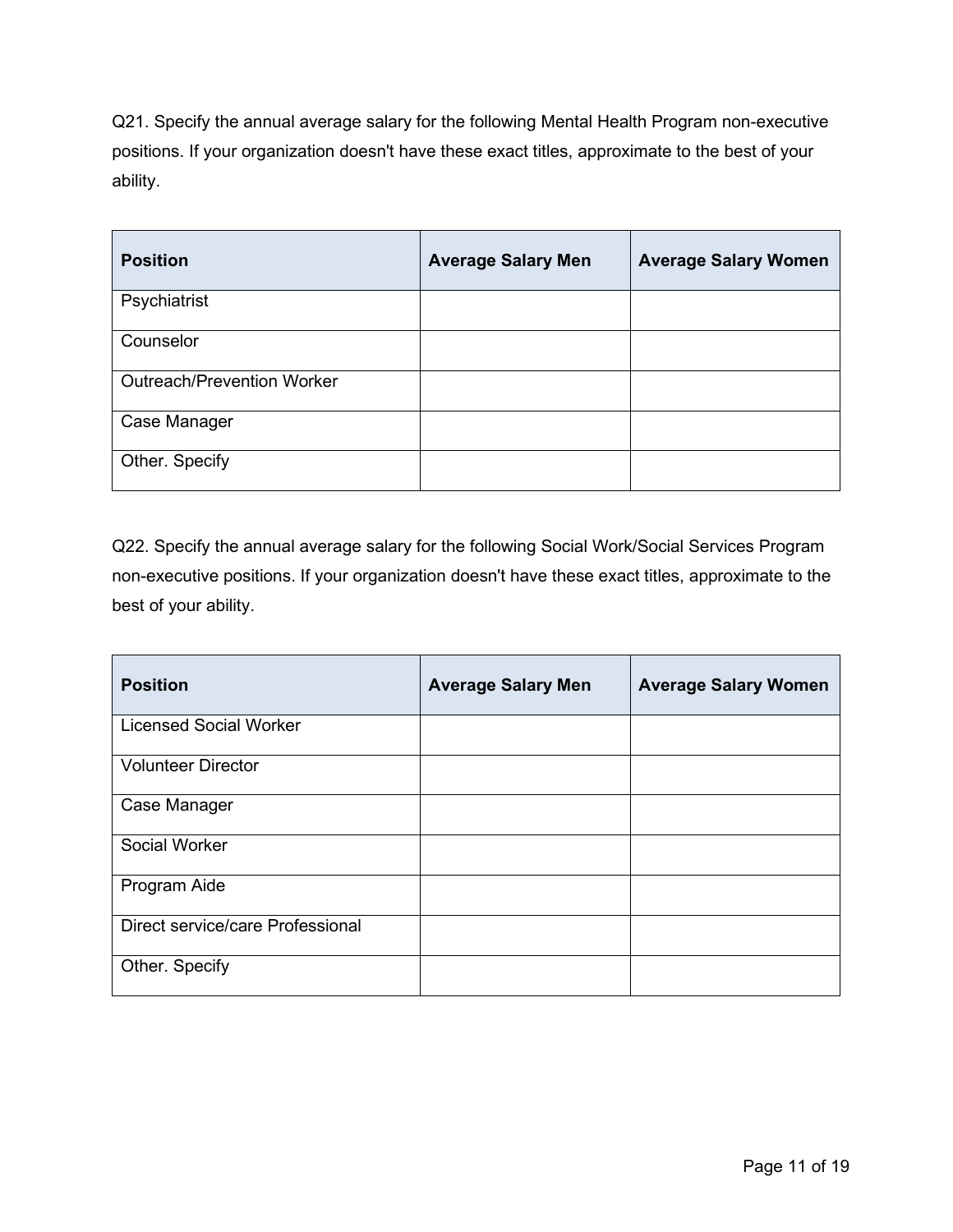Q23. Specify the annual average salary for the following Education Program non-executive positions. If your organization doesn't have these exact titles, approximate to the best of your ability.

| <b>Position</b>              | <b>Average Salary Men</b> | <b>Average Salary Women</b> |
|------------------------------|---------------------------|-----------------------------|
| <b>Director of Education</b> |                           |                             |
| Instructor/Teacher           |                           |                             |
| Counselor                    |                           |                             |
| <b>Teaching Assistant</b>    |                           |                             |
| Other. Specify               |                           |                             |

Q24. Specify the annual average salary for the following Legal Services Program non-executive positions. If your organization doesn't have these exact titles, approximate to the best of your ability.

| <b>Position</b>          | <b>Average Salary Men</b> | <b>Average Salary Women</b> |
|--------------------------|---------------------------|-----------------------------|
| <b>Managing Attorney</b> |                           |                             |
| <b>Staff Attorney</b>    |                           |                             |
| Paralegal                |                           |                             |
| <b>Legal Secretary</b>   |                           |                             |
| Other. Specify           |                           |                             |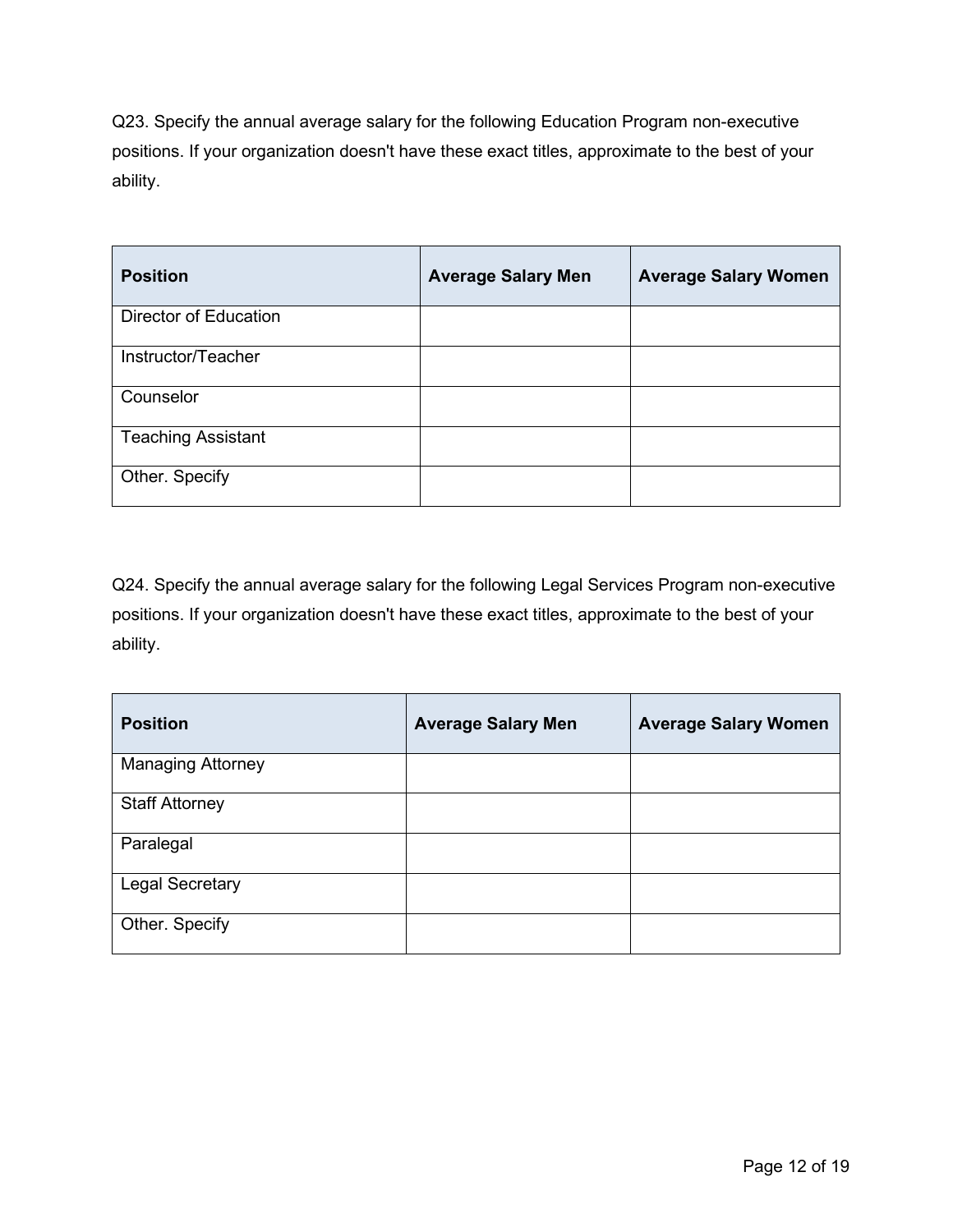Q26. Specify the annual average salary for the following Support Staff non-executive positions. If your organization doesn't have these exact titles, approximate to the best of your ability.

| <b>Position</b>             | <b>Average Salary Men</b> | <b>Average Salary Women</b> |
|-----------------------------|---------------------------|-----------------------------|
| Food Service Staff/Worker   |                           |                             |
| Custodian                   |                           |                             |
| <b>Grounds Keeper</b>       |                           |                             |
| <b>Janitors</b>             |                           |                             |
| Maintenance Staff/Personnel |                           |                             |
| <b>Security Officer</b>     |                           |                             |
| Other. Specify              |                           |                             |

Q27. How often does your organization offer a salary increase?

- $\Box$  Once a year
- $\Box$  Every every other year
- $\Box$  Every three years
- Other. Specify \_\_\_\_\_\_\_\_\_\_\_\_\_\_\_\_\_\_\_\_\_\_\_\_\_\_\_\_\_\_\_\_\_\_\_\_\_\_\_\_\_\_\_\_\_\_\_\_

Q28. What forms of salary increases are used by your organization?

- $\Box$  Cost of living adjustments
- □ Automatic increases
- $\Box$  Merit increases
- □ Bonuses
- Other. Specify \_\_\_\_\_\_\_\_\_\_\_\_\_\_\_\_\_\_\_\_\_\_\_\_\_\_\_\_\_\_\_\_\_\_\_\_\_\_\_\_\_\_\_\_\_\_\_\_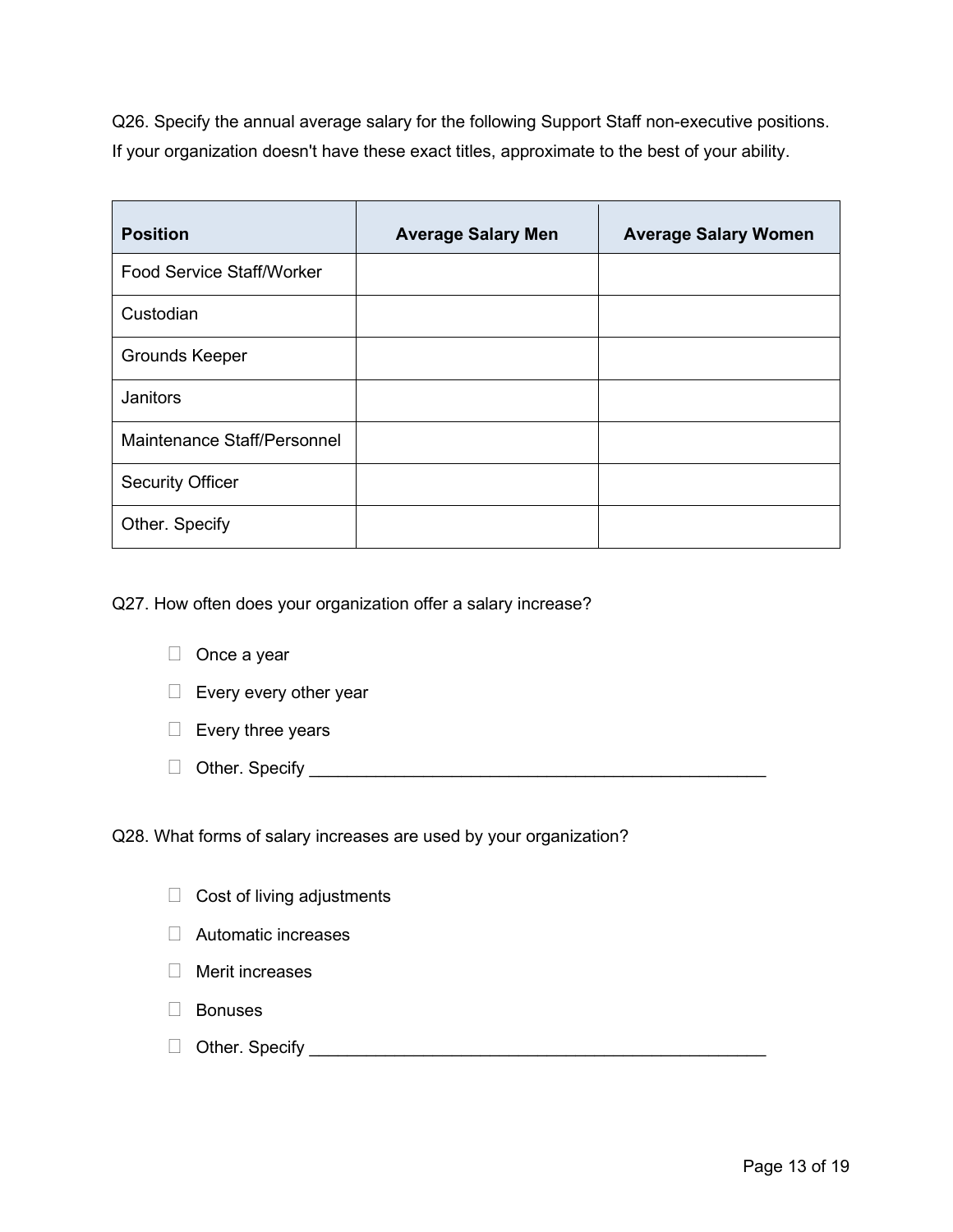Q29. What salary increase did your organization offer last year?

 $\Box$  1 - 2%

 $\Box$  3 - 4 %

 $\Box$  5 - 6%

- □ 7% or more
- □ No increase

Q30. Benefits. Indicate below the type of benefits and the percentage of coverage that your organization provides.

| <b>Benefit</b>                                             | Yes/No | <b>Percentage Covered</b><br>by Employer | <b>Baseline/base plan</b><br>cost to employees |
|------------------------------------------------------------|--------|------------------------------------------|------------------------------------------------|
|                                                            |        |                                          |                                                |
| Health insurance (individual)                              |        |                                          |                                                |
| Health insurance (employee +<br>spouse/domestic partner)   |        |                                          |                                                |
| Health insurance (employee +<br>child/children)            |        |                                          |                                                |
| Health insurance (family)                                  |        |                                          |                                                |
| Dental                                                     |        |                                          |                                                |
| Vision                                                     |        |                                          |                                                |
| Retirement                                                 |        |                                          |                                                |
| <b>Flexible Spending Account</b>                           |        |                                          |                                                |
| <b>Health Savings Account</b>                              |        |                                          |                                                |
| Dependent care                                             |        |                                          |                                                |
| Short-term disability (other<br>than the NYS mandated DBL) |        |                                          |                                                |
| Long-term disability                                       |        |                                          |                                                |
| Life insurance                                             |        |                                          |                                                |
| Other (e.g. chronic illness,<br>accident). Specify         |        |                                          |                                                |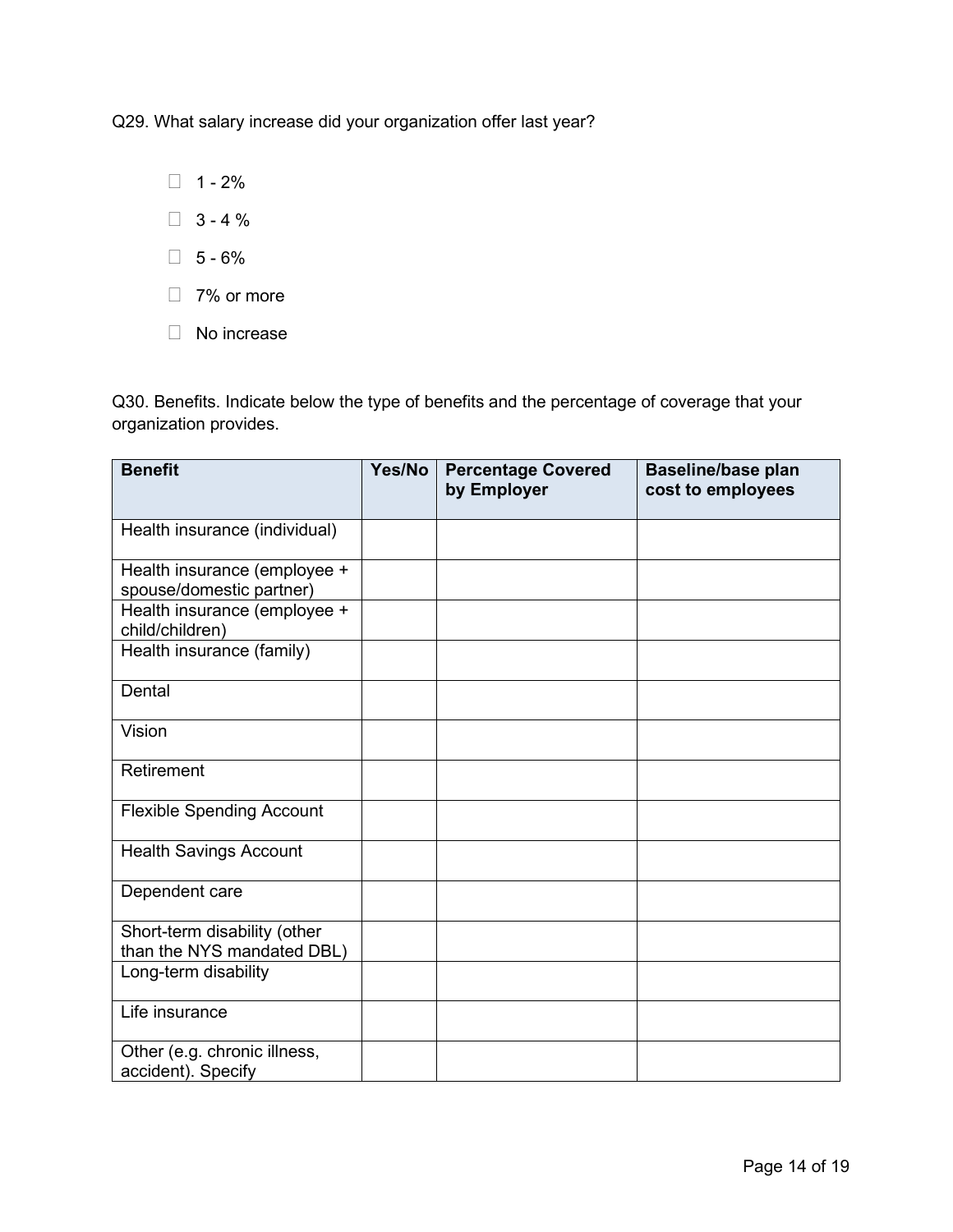Q31. How many hours per week does an employee have to work to be eligible for benefits?

Q32. If your organization provides health insurance, select the primary type of plan that is currently being offered by your employer. Please select all that apply.

 $\_$  , and the set of the set of the set of the set of the set of the set of the set of the set of the set of the set of the set of the set of the set of the set of the set of the set of the set of the set of the set of th

- EPO
- $\Box$  PPO
- $\Box$  HMO
- $\Box$  POS
- $\Box$  PEO
- Other. Specify \_\_\_\_\_\_\_\_\_\_\_\_\_\_\_\_\_\_\_\_\_\_\_\_\_\_\_\_\_\_\_\_\_\_\_\_\_\_\_\_\_\_\_\_\_\_\_\_

Q33. Does your employer provide a qualified high deductible option?

- Yes
- $\Box$  No. If you answered "No" to Q33, skip to Q35.

Q34. Does your organization fund any part of that deductible?

| Yes. Specify percentage/amount |  |  |  |  |
|--------------------------------|--|--|--|--|
|--------------------------------|--|--|--|--|

No

Q35. Does your employer use a Professional Employer Organization (PEO)? (ie., full-service human resource outsourcing)

 $\mathcal{L}_\text{max}$  and  $\mathcal{L}_\text{max}$  and  $\mathcal{L}_\text{max}$  and  $\mathcal{L}_\text{max}$  and  $\mathcal{L}_\text{max}$ 

- Yes
- No. If you answered "No" to Q35, skip to Q37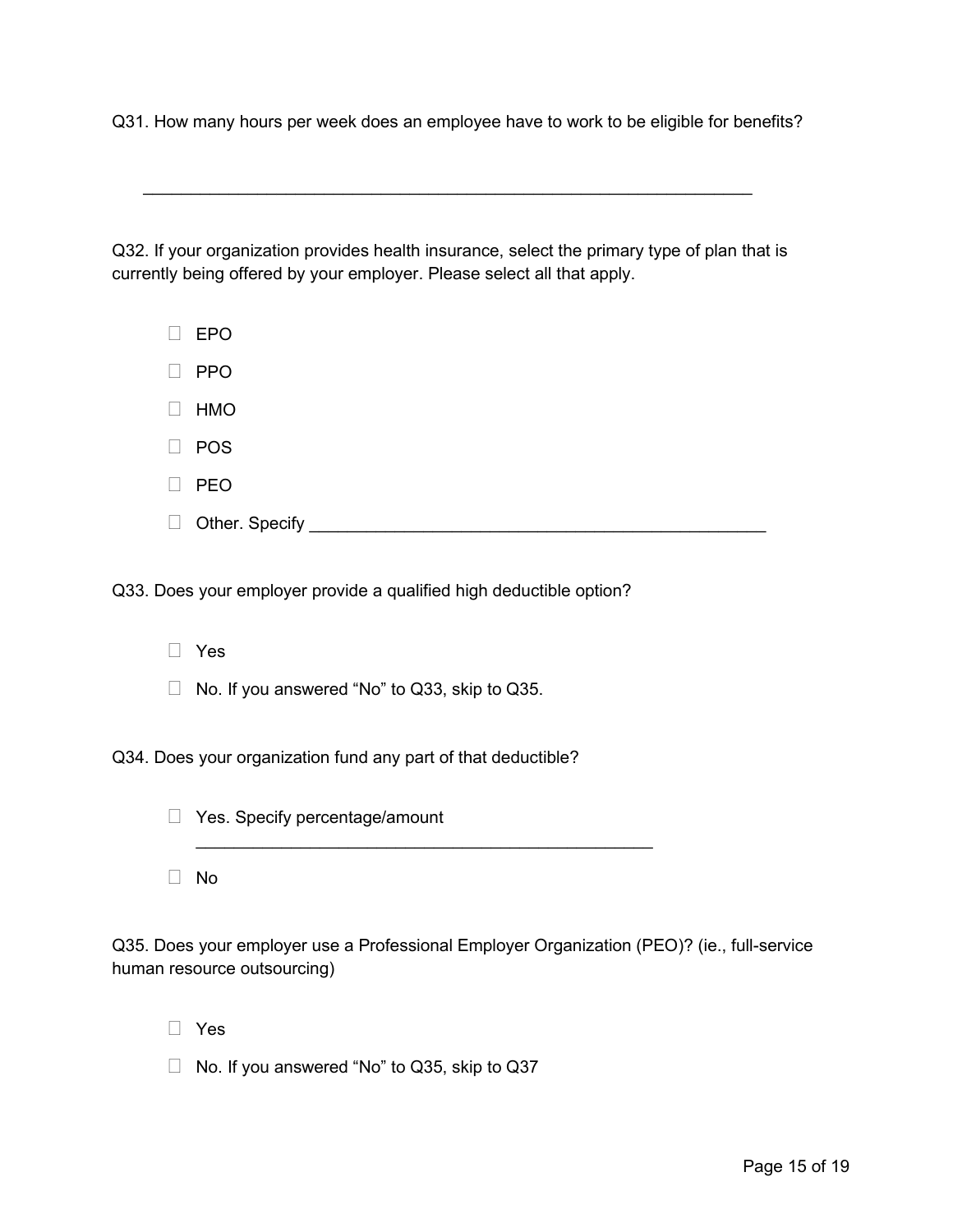Q36. Which services does the PEO provide to your organization? Select all that apply.

 $\Box$  Payroll services

 $\Box$  Employee benefits

- $\Box$  Employee training
- $\Box$  Health and safety protocols
- $\Box$  HR and recruiting services
- Other. Specify \_\_\_\_\_\_\_\_\_\_\_\_\_\_\_\_\_\_\_\_\_\_\_\_\_\_\_\_\_\_\_\_\_\_\_\_\_\_\_\_\_\_\_\_\_\_\_\_

Q37. Retirement. What kind of retirement plan does your organization offer?

- $\Box$  401(K)
- $\Box$  403b(b)
- $\Box$  IRA
- $\Box$  Other. Specify  $\Box$
- $\Box$  My organization does not offer a retirement plan

Q38. Specify the annual employer contribution toward retirement.

Q39. Paid Time-Off. What type of paid time-off does your organization offer? Select all that apply.

\_\_\_\_\_\_\_\_\_\_\_\_\_\_\_\_\_\_\_\_\_\_\_\_\_\_\_\_\_\_\_\_\_\_\_\_\_\_\_\_\_\_\_\_\_\_\_\_\_\_\_\_\_\_\_\_\_\_\_\_\_\_\_\_

- $\Box$  Vacation time
- Sick leave
- $\Box$  Parental leave
- □ Holidays
- Other. Specify \_\_\_\_\_\_\_\_\_\_\_\_\_\_\_\_\_\_\_\_\_\_\_\_\_\_\_\_\_\_\_\_\_\_\_\_\_\_\_\_\_\_\_\_\_\_\_\_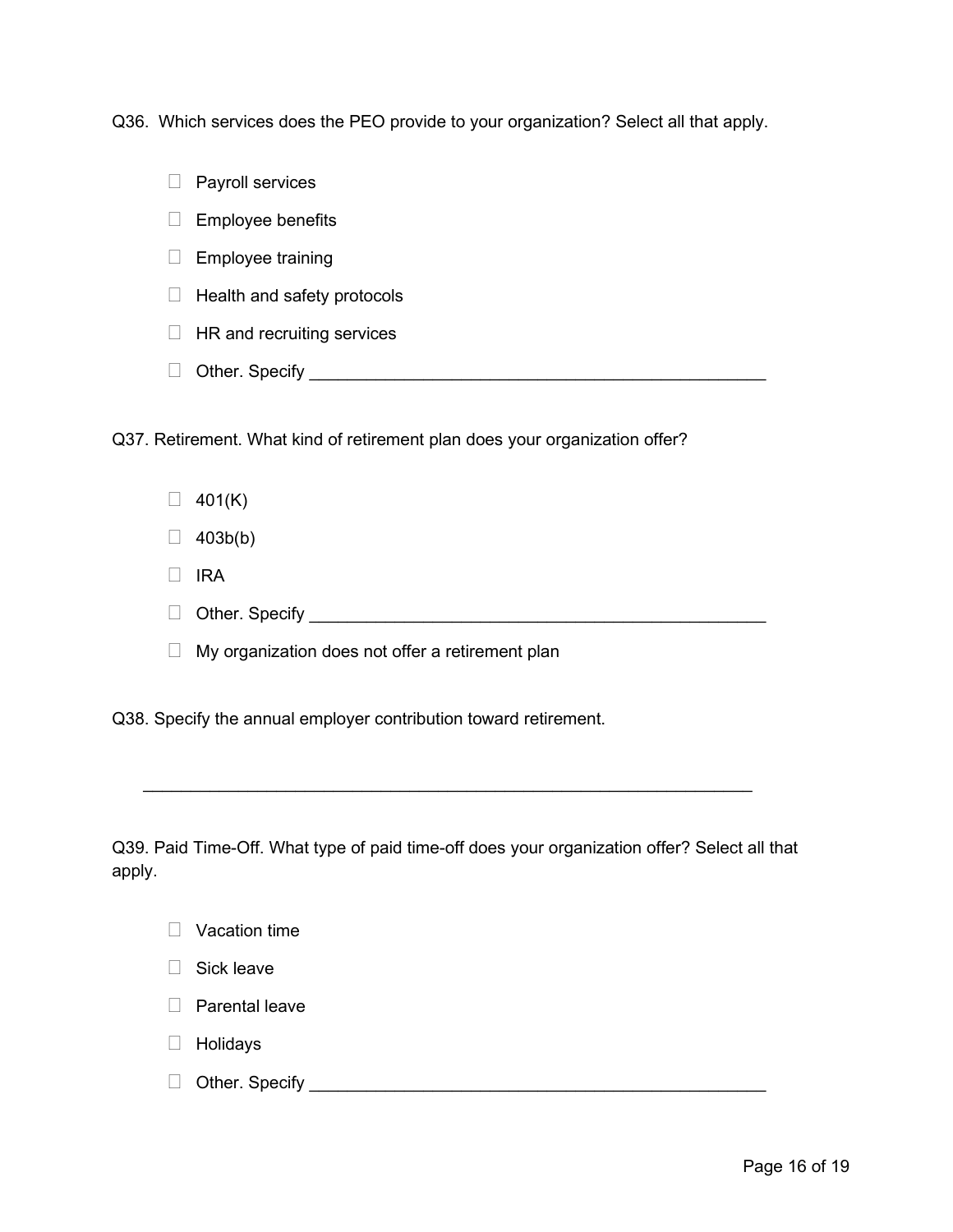Q40. How many days of paid time-off (including vacation, personal, sick leave, bereavement, jury duty, holidays etc.) do full-time employees get in a given year?

| <b>Years in Service</b>                     | <b>Days of Paid Time-Off</b> |
|---------------------------------------------|------------------------------|
| Employees who worked less than 1 year       |                              |
| Employees who worked between 1 and 5 years  |                              |
| Employees who worked between 6 and 10 years |                              |
| Employees who worked more than 10 years     |                              |

Q41. Work schedule. What type of work schedule benefits does your organization provide?

- $\Box$  Full in-person work
- $\Box$  Flextime
- $\Box$  Hybrid remote work
- $\Box$  Full remote work
- □ Summer hours
- Other. Specify \_\_\_\_\_\_\_\_\_\_\_\_\_\_\_\_\_\_\_\_\_\_\_\_\_\_\_\_\_\_\_\_\_\_\_\_\_\_\_\_\_\_\_\_\_\_\_\_

Q42. Paid Parental Leave. How many weeks of paid parental leave does your organization provide (beyond disability leave)?

- $\Box$  1 to 4 weeks
- $\Box$  4 to 6 weeks
- $\Box$  6 to 10 weeks
- $\Box$  10 to 12 weeks
- $\Box$  12 weeks or more
- $\Box$  None. My organization does not offer paid parental leave.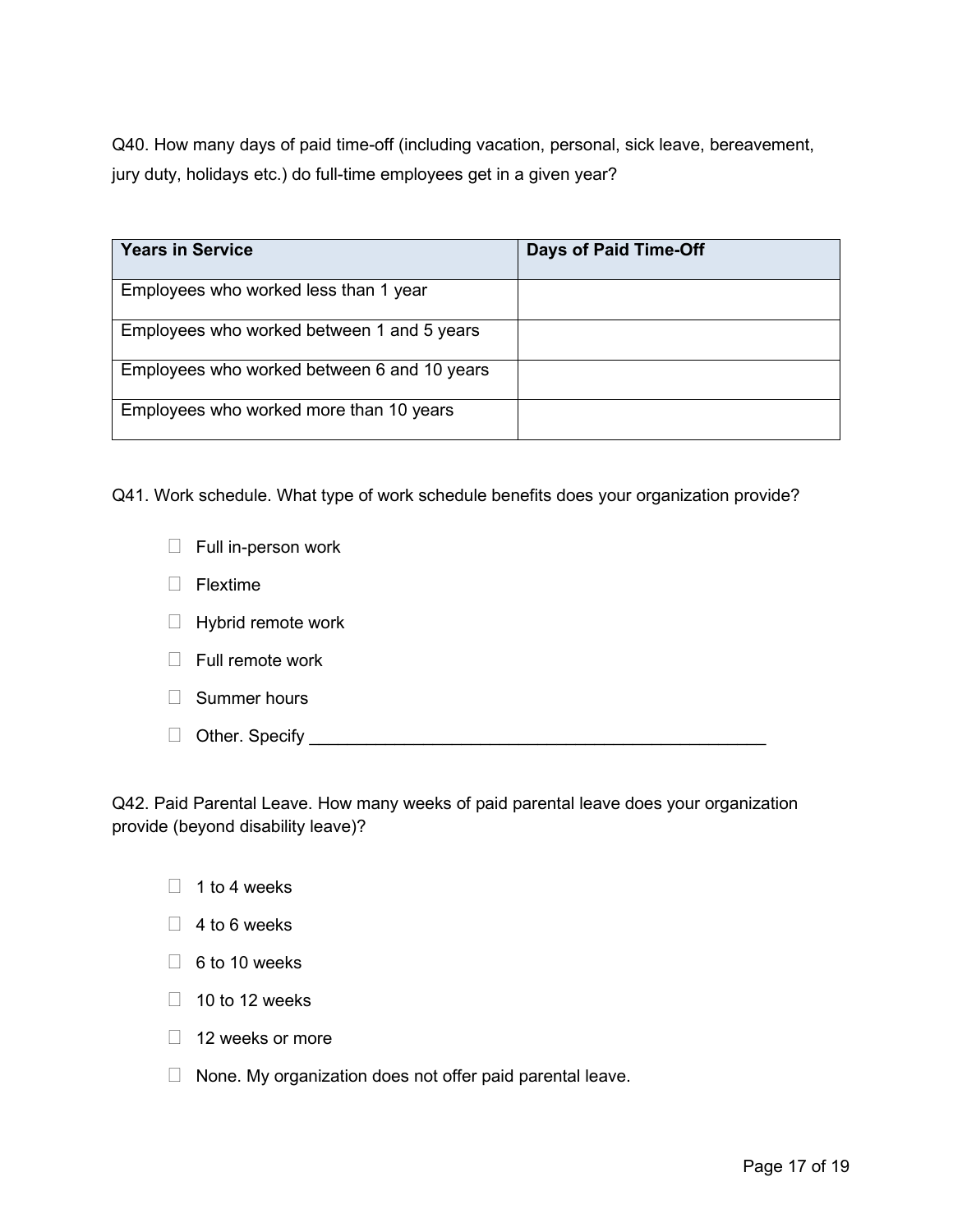Q43. What other benefits does your organization offer? Select all that apply.

| <b>Other Benefits</b>        | <b>Yes</b> | <b>No</b> |
|------------------------------|------------|-----------|
| Employee assistance programs |            |           |
| <b>Fertility benefits</b>    |            |           |
| Identity theft               |            |           |
| Tuition reimbursement        |            |           |
| Wellness                     |            |           |
| Other. Specify               |            |           |

Q44. What is the length of employment needed to qualify for benefits?

| $\Box$ | No waiting period |
|--------|-------------------|
| $\Box$ | 30 days           |
| $\Box$ | 60 days           |
| $\Box$ | 90 days           |
| $\Box$ | Other. Specify _  |
|        |                   |

Q45. Does your organization offer professional development opportunities?

No